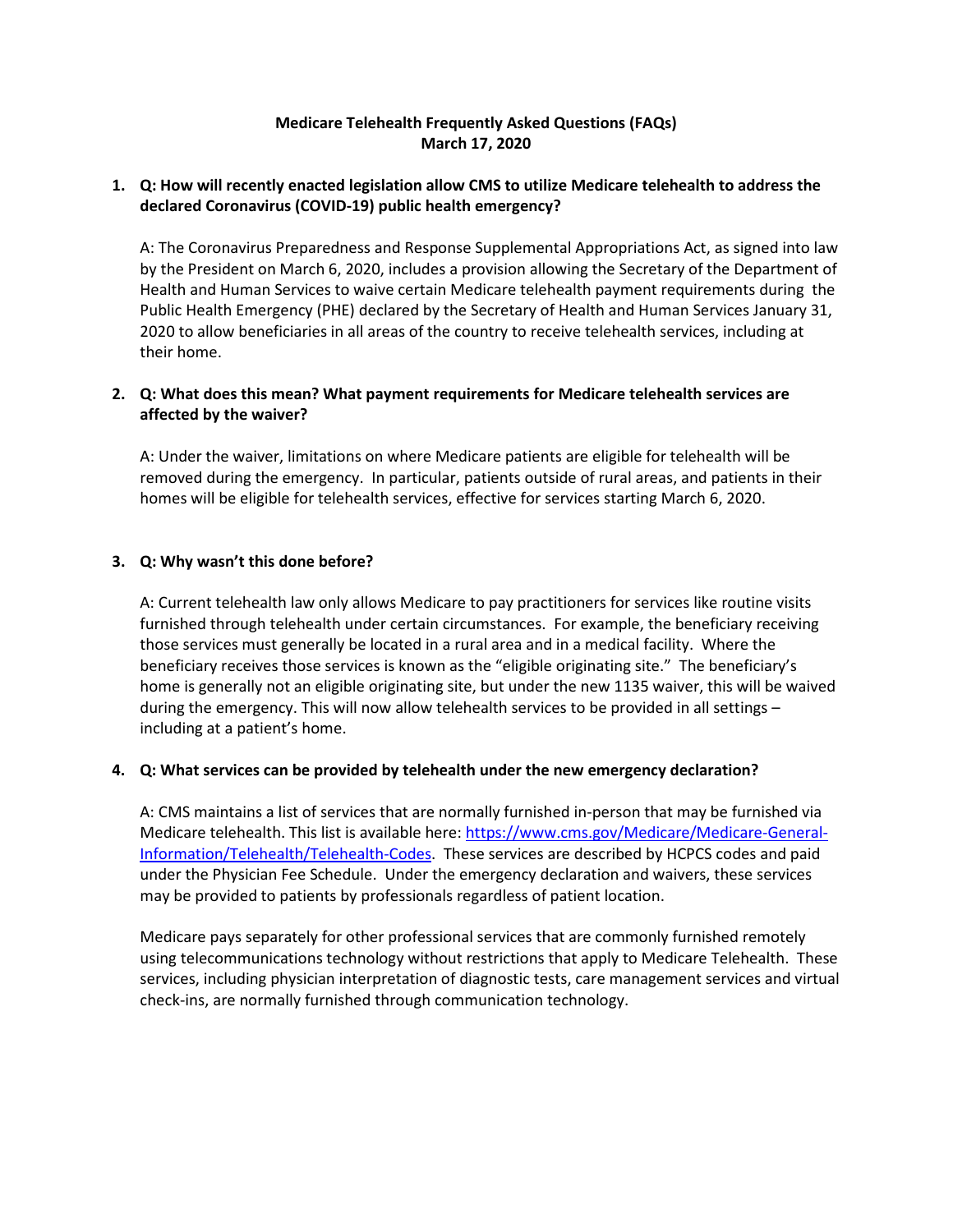## **5. Q: Would physicians and other Qualified Providers be able to furnish Medicare telehealth services to beneficiaries in their homes?**

A: Yes. The waiver temporarily eliminates the requirement that the originating site must be a physician's office or other authorized healthcare facility and allows Medicare to pay for telehealth services when beneficiaries are in their homes or any setting of care.

## **6. Q: Who are the Qualified Providers who are permitted to furnish these telehealth services under the new law?**

A: Qualified providers who are permitted to furnish Medicare telehealth services during the Public Health Emergency include physicians and certain non-physician practitioners such as nurse practitioners, physician assistants and certified nurse midwives. Other practitioners, such as certified nurse anesthetists, licensed clinical social workers, clinical psychologists, and registered dietitians or nutrition professionals may also furnish services within their scope of practice and consistent with Medicare benefit rules that apply to all services. This is not changed by the waiver.

### **7. Q: Will CMS enforce an established relationship requirement?**

A: No. It is imperative during this public health emergency that patients avoid travel, when possible, to physicians' offices, clinics, hospitals, or other health care facilities where they could risk their own or others' exposure to further illness. Accordingly, the Department of Health and Human Services (HHS) is announcing a policy of enforcement discretion for Medicare telehealth services furnished pursuant to the waiver under section 1135(b)(8) of the Act. To the extent the waiver (section  $1135(g)(3)$ ) requires that the patient have a prior established relationship with a particular practitioner, HHS will not conduct audits to ensure that such a prior relationship existed for claims submitted during this public health emergency.

## **8. Q: Is any specialized equipment needed to furnish Medicare telehealth services under the new law?**

A: Currently, CMS allows for use of telecommunications technology that have audio and video capabilities that are used for two-way, real-time interactive communication. For example, to the extent that many mobile computing devices have audio and video capabilities that may be used for two-way, real-time interactive communication they qualify as acceptable technology.

The new waiver in Section 1135(b) of the Social Security Act explicitly allows the Secretary to authorize use of telephones that have audio and video capabilities for the furnishing of Medicare telehealth services during the COVID-19 PHE. In addition, effective immediately, the HHS Office for Civil Rights (OCR) will exercise enforcement discretion and waive penalties for HIPAA violations against health care providers that serve patients in good faith through everyday communications technologies, such as FaceTime or Skype, during the COVID-19 nationwide public health emergency. For more information: [https://www.hhs.gov/hipaa/for-professionals/special-topics/emergency](https://www.hhs.gov/hipaa/for-professionals/special-topics/emergency-preparedness/index.html)[preparedness/index.html](https://www.hhs.gov/hipaa/for-professionals/special-topics/emergency-preparedness/index.html)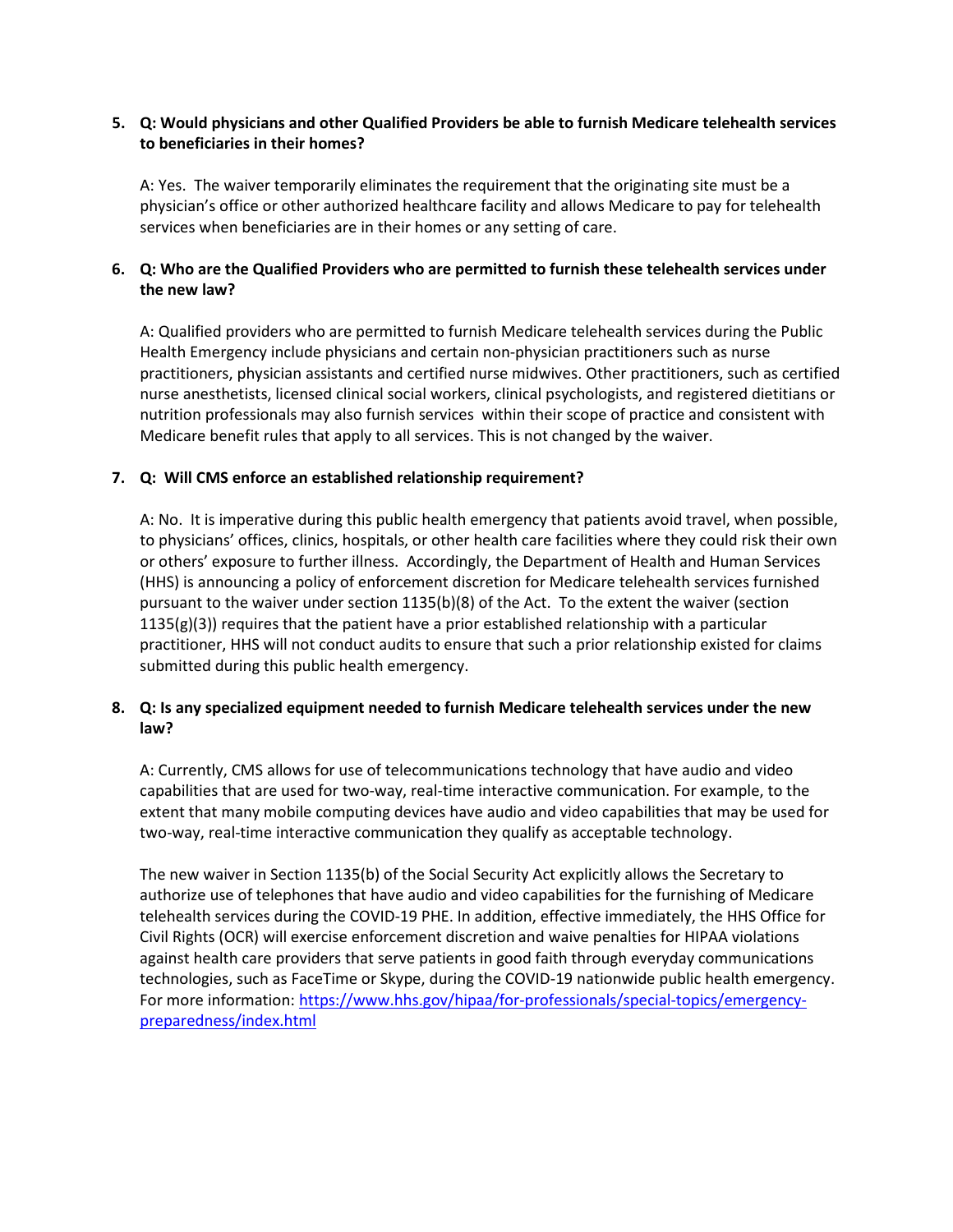### **9. Q: How does a qualified provider bill for telehealth services?**

A: Medicare telehealth services are generally billed as if the service had been furnished in-person. For Medicare telehealth services, the claim should reflect the designated Place of Service (POS) code 02-Telehealth, to indicate the billed service was furnished as a professional telehealth service from a distant site.

### **10. Q: How much does Medicare pay for telehealth services?**

A: Medicare pays the same amount for telehealth services as it would if the service were furnished in person. For services that have different rates in the office versus the facility (the site of service payment differential), Medicare uses the facility payment rate when services are furnished via telehealth.

#### **11. Q: Are there beneficiary out of pocket costs for telehealth services?**

A: The use of telehealth does not change the out of pocket costs for beneficiaries with Original Medicare. Beneficiaries are generally liable for their deductible and coinsurance; however, the HHS Office of Inspector General (OIG) is providing flexibility for healthcare providers to reduce or waive cost-sharing for telehealth visits paid by federal healthcare programs.

#### **12. Q: How long does the telehealth waiver last?**

A: The telehealth waiver will be effective until the PHE declared by the Secretary of HHS on January 31, 2020 ends.

## **13. Q: Can hospitals, nursing homes, home health agencies or other healthcare facilities bill for telehealth services?**

A: Billing for Medicare telehealth services is limited to professionals. (Like other professional services, Critical Access Hospitals can report their telehealth services under CAH Method II). If a beneficiary is in a health care facility (even if the facility is not in a rural area or not in a health professional shortage area) and receives a service via telehealth, the health care facility would only be eligible to bill for the originating site facility fee, which is reported under HCPCS code Q3014. But the professional services can be paid for.

### **14. Q: Can qualified providers let their patients know that Medicare covers telehealth?**

A: Yes. Qualified providers should inform their patients that services are available via telehealth.

## **15. Q: Should on-site visits conducted via video or through a window in the clinic suite be reported as telehealth services?**

A: Services should only be reported as telehealth services when the individual physician or professional providing the telehealth service is not at the same location as the beneficiary.